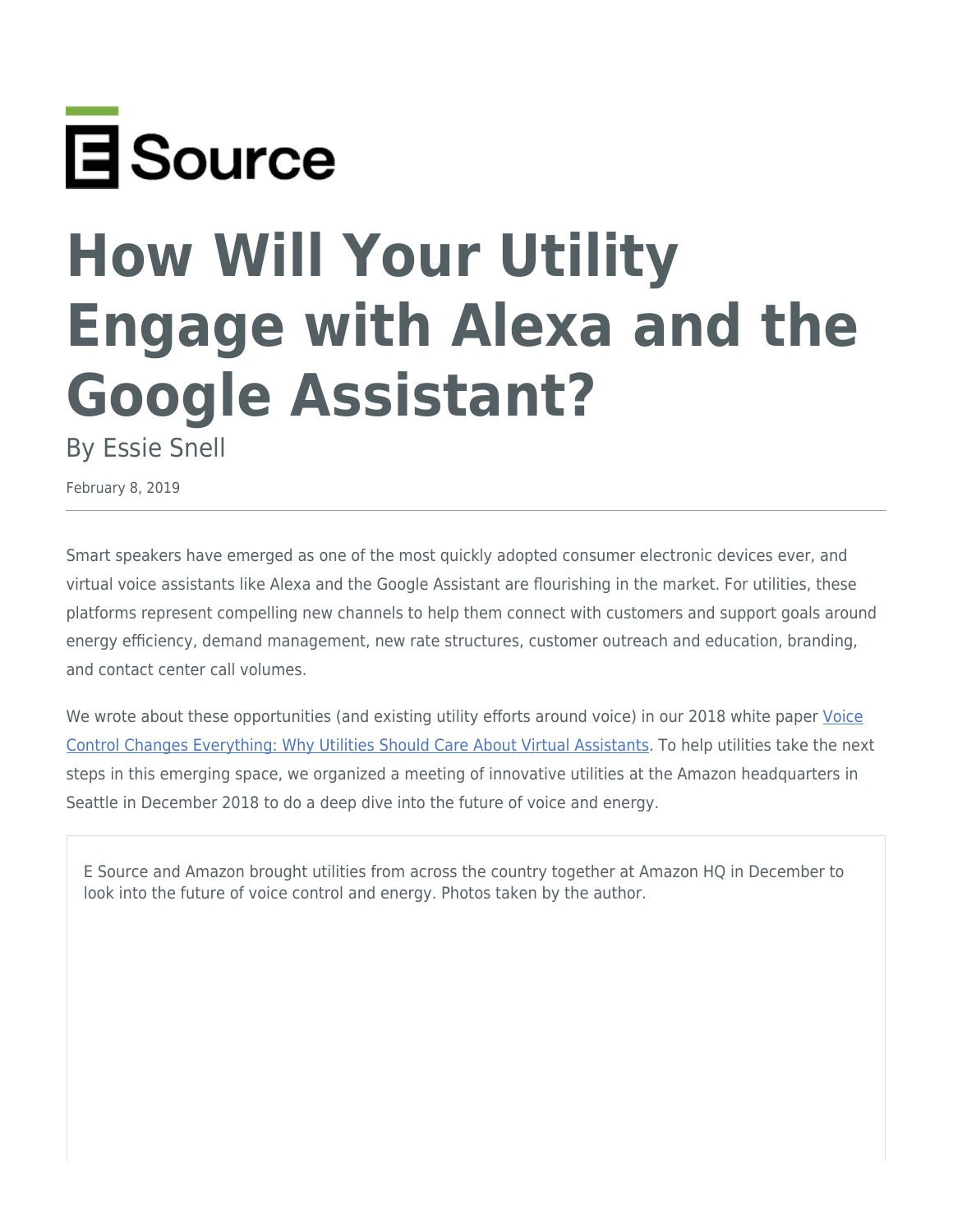

The conversations ranged from talks on the nuances of skill development for Alexa to high-level strategic discussions about Amazon's approach to energy. Here are a few interesting takeaways.

## **Voice is a big deal**

Amazon is seriously focusing on Alexa. It's dedicating thousands of employees; rapidly integrating Alexa functionality into new sectors such as hospitality, smart communities, single multifamily housing, vacation rentals, and senior housing; and heavily leveraging existing manufacturer partnerships to help drive new Alexa functionality as quickly as possible across thousands of devices. Not only is Amazon seeing huge sales of smart speakers, but it estimates that voice searches now represent 10% of all internet search traffic and expects to see the number of monthly voice searches roughly quadruple by 2020.

**Improved customer experience and reduced call volumes in contact centers appear to be the most immediate business cases for utilities to pursue voice development at present.**

#### **There are solid business cases for utilities to embrace voice**

Improved customer experience and reduced call volumes in contact centers appear to be the most-immediate business cases for utilities to pursue voice development. More-sophisticated home automation (which could support energy-efficiency and demand-management efforts) is quickly evolving—as is artificial intelligence to help control it—but it's not quite ready for prime time. However, the majority of utilities represented agreed that, in the future, virtual assistants will likely connect to most devices in the home and help residential customers create smart home systems to manage their energy use. And it appears that the new generation of smart speakers with screens (like the Amazon Echo Show or the Google Home Hub) may be particularly wellsuited to utility needs since they can display trends in energy usage, show utility-produced videos on various